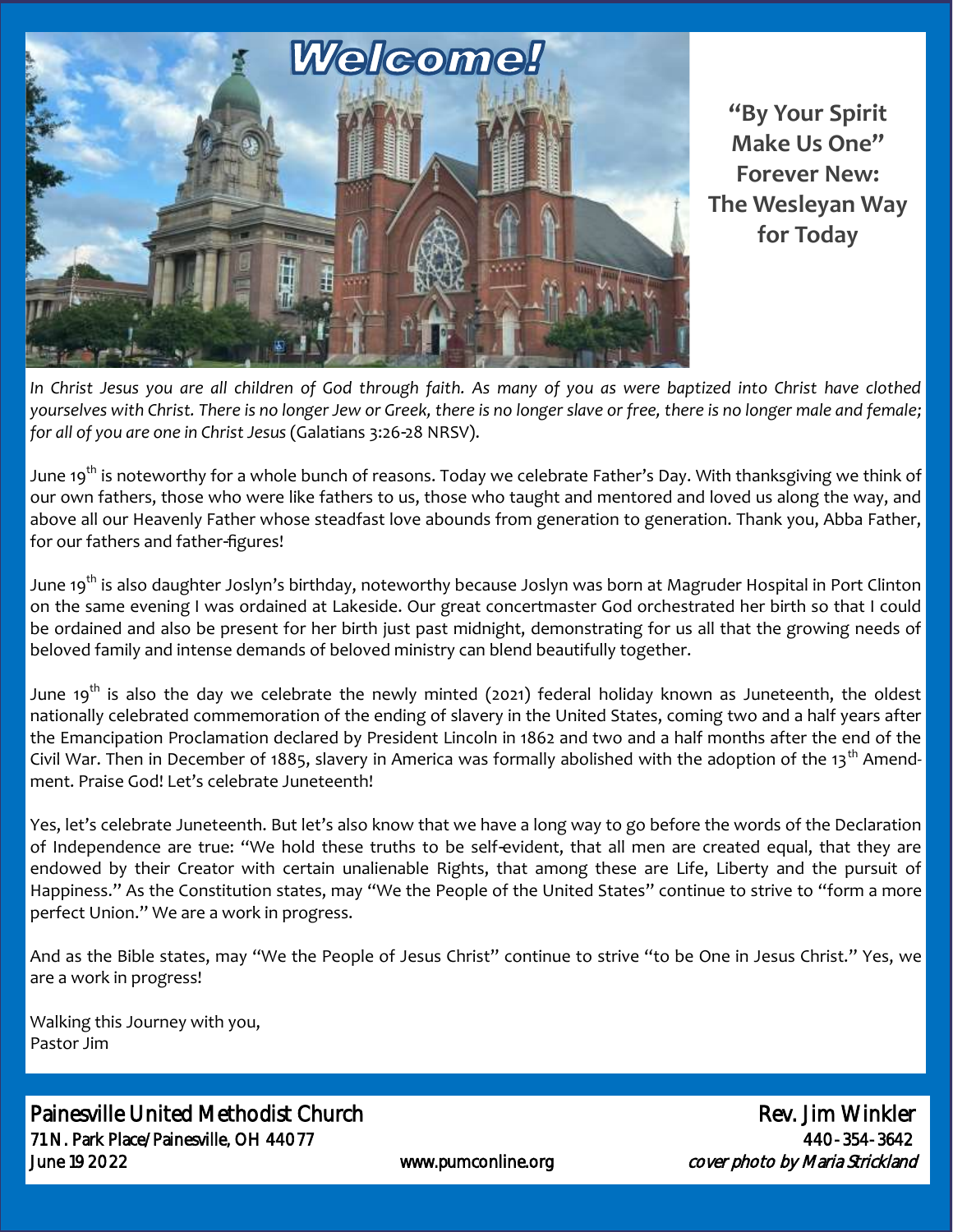| Welcome to the Painesville United Methodist Church!<br>Rev. Jim Winkler<br>Slides: 8:30 Bob Hearn                                                                                                                                                                                                                                                                                                                                                                                                                     | Organ & Piano: Bob & Mary Brown<br>10am Bobbie Williams                        | <b>CCLI License #19223245</b><br>Liturgists: |  | 8:30 Johanna Ahlman 10 Vivian Potter | June 19, 2022<br>Lead Usher: 8:30 Johanna Ahlman 10 Mary Salchow        |  |  |
|-----------------------------------------------------------------------------------------------------------------------------------------------------------------------------------------------------------------------------------------------------------------------------------------------------------------------------------------------------------------------------------------------------------------------------------------------------------------------------------------------------------------------|--------------------------------------------------------------------------------|----------------------------------------------|--|--------------------------------------|-------------------------------------------------------------------------|--|--|
| <b>Welcome and Announcements</b><br>*please stand as you are able when asterisk is noted                                                                                                                                                                                                                                                                                                                                                                                                                              |                                                                                |                                              |  |                                      |                                                                         |  |  |
| Prelude                                                                                                                                                                                                                                                                                                                                                                                                                                                                                                               | "Romance" (from Woodland Sketches)                                             |                                              |  |                                      | MacDowell                                                               |  |  |
| *Call to Worship<br>based on Galatians 3<br>Leader: We come as children of God. Everyone is welcome here.<br>People: Everyone?<br>Leader: Yes, everyone!<br>People: What about those who are different from us?<br>Leader: They are part of God's family.<br>People: Then we are really all one?<br>Leader: We are one in Christ Jesus.<br>People: Lord God, by your Spirit make us one with Christ, one with each other, and one in ministry to all the world.                                                       |                                                                                |                                              |  |                                      |                                                                         |  |  |
| *Hymn of Praise                                                                                                                                                                                                                                                                                                                                                                                                                                                                                                       | "And Are We Yet Alive"                                                         |                                              |  |                                      | UMH #553                                                                |  |  |
| *Prayer of Confession (in Unison)<br>from Psalm 42, Gal. 3<br>We long for you, O God, discouraged by our flagging efforts. We are afraid of what the future may bring. We separated<br>ourselves from our brothers and sisters in Christ because they are different from us. When we pray, we don't always feel<br>that you hear us. Be present with us. Heal the places of our doubt, despair, and alienation. Cure us from hatred and<br>discrimination. Cast out all that keeps us from you and one another. Amen. |                                                                                |                                              |  |                                      |                                                                         |  |  |
| *Words of Assurance<br>Each day, God's love is steadfast. Each night, God's peace abides with us. We are all part of one family in Christ Jesus. There is<br>no longer Jew or Greek; there is no longer slave or free; there is no longer male or female, for all are one in Christ Jesus. Share<br>this gracious welcome with each other.                                                                                                                                                                            |                                                                                |                                              |  |                                      |                                                                         |  |  |
| *Passing the Peace of Christ                                                                                                                                                                                                                                                                                                                                                                                                                                                                                          |                                                                                |                                              |  |                                      |                                                                         |  |  |
| 8:30 am<br>10:00 am                                                                                                                                                                                                                                                                                                                                                                                                                                                                                                   | <b>New Member Welcome</b><br>Sacrament of Baptism for Max Theodore Marple      |                                              |  |                                      | <b>Unison Response (on Screen)</b><br>(son of Matthew & Melissa Marple) |  |  |
| Baptism Hymn (10am)                                                                                                                                                                                                                                                                                                                                                                                                                                                                                                   | "Child of Blessing"                                                            |                                              |  |                                      | <b>UMH #611</b>                                                         |  |  |
| <b>Children's Time</b>                                                                                                                                                                                                                                                                                                                                                                                                                                                                                                | <b>Celebrating Father's Day!</b>                                               |                                              |  |                                      |                                                                         |  |  |
| <b>Prayer Requests</b>                                                                                                                                                                                                                                                                                                                                                                                                                                                                                                | Pastoral Prayer                                                                |                                              |  |                                      | The Lord's Prayer                                                       |  |  |
| <b>Special Music</b>                                                                                                                                                                                                                                                                                                                                                                                                                                                                                                  | "Papa, Can You Hear Me?"                                                       |                                              |  |                                      | Michel Legrand                                                          |  |  |
| <b>Scripture Lesson</b>                                                                                                                                                                                                                                                                                                                                                                                                                                                                                               | Galatians 3:23-29                                                              |                                              |  |                                      |                                                                         |  |  |
| Message                                                                                                                                                                                                                                                                                                                                                                                                                                                                                                               | "By Your Spirit Make Us One"<br><b>FOREVER NEW: THE WESLEYAN WAY FOR TODAY</b> |                                              |  |                                      | Pastor Jim                                                              |  |  |
| Offertory                                                                                                                                                                                                                                                                                                                                                                                                                                                                                                             | "Tres Palabras"                                                                |                                              |  |                                      | Asvaldo Farres                                                          |  |  |
| *Doxology                                                                                                                                                                                                                                                                                                                                                                                                                                                                                                             | "Praise God from Whom All Blessings Flow"                                      |                                              |  |                                      | UMH#94                                                                  |  |  |
| *Prayer of Thanksgiving                                                                                                                                                                                                                                                                                                                                                                                                                                                                                               |                                                                                |                                              |  |                                      |                                                                         |  |  |
| *Hymn of Dedication                                                                                                                                                                                                                                                                                                                                                                                                                                                                                                   | "In Christ There Is No East or West"                                           |                                              |  |                                      | UMH #548                                                                |  |  |
| *Benediction                                                                                                                                                                                                                                                                                                                                                                                                                                                                                                          |                                                                                |                                              |  |                                      |                                                                         |  |  |
| Postlude                                                                                                                                                                                                                                                                                                                                                                                                                                                                                                              | "Song for My Father"                                                           |                                              |  |                                      | Horace Silver                                                           |  |  |
| Please join us in welcoming our new members!                                                                                                                                                                                                                                                                                                                                                                                                                                                                          |                                                                                |                                              |  |                                      |                                                                         |  |  |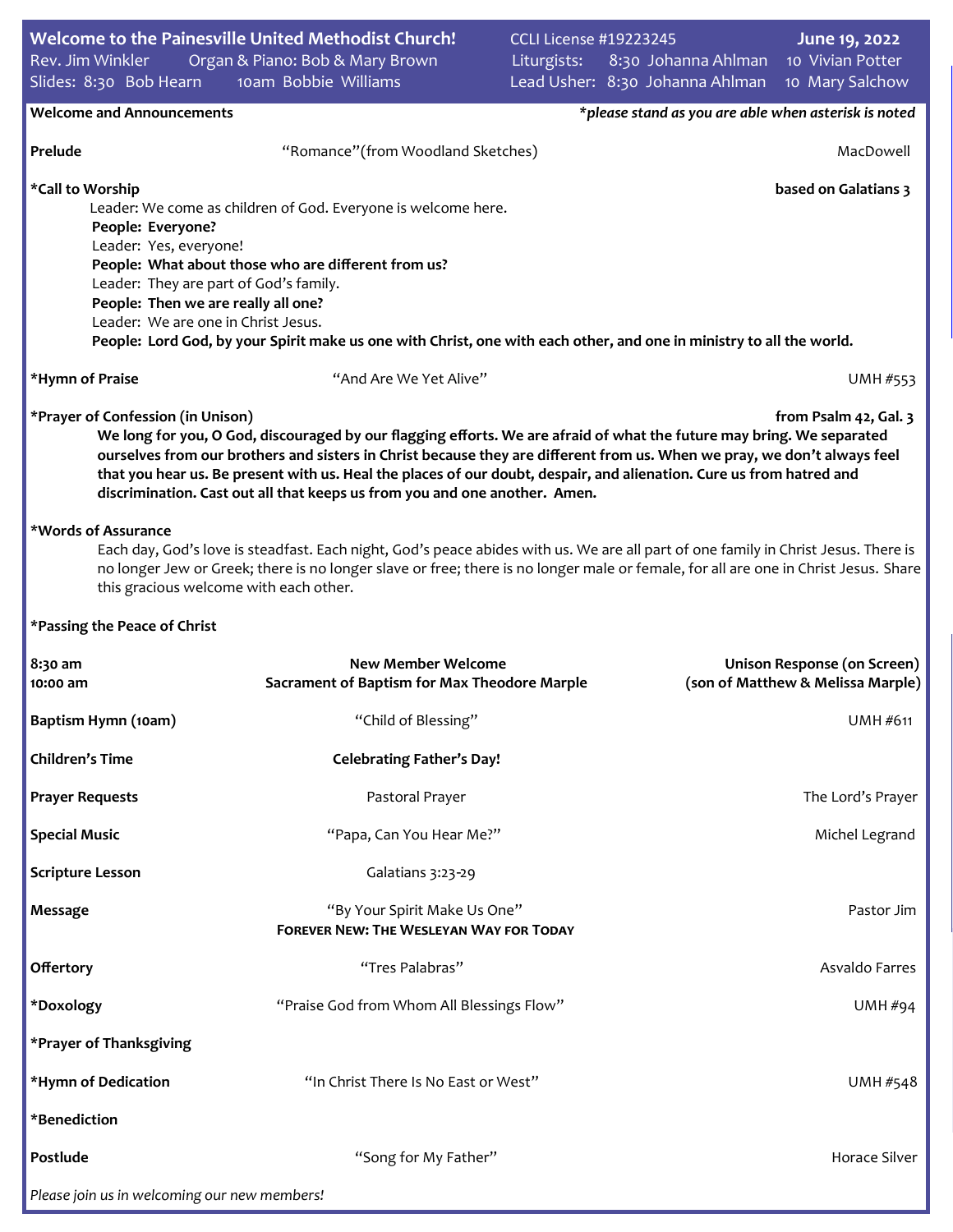# On the Square , Steeped in Prayer!

**Prayer List:** Roger Ackerman, Chuck Asbury, Phil Borries, Donna Cain, Nancy Campbell, Joanne Carter & Family, Terry "Tee" Castilyn, Bob Coltrin, Cathy Colvin, Lee Donley, Ross Dorrell, Dick England, Grieg Farren, Becky Finnick, Carol Ford, Joyce G, Mike Gilkerson, Lois Griffin, Roger Haynes, Karen Hersman, Sylvia Hill, Colby Jerdon, Raymond Kenney, Brian Mather, Beverly McCormack, Dolly McFeely, Felix Oleaga, Dorothy Oris, Leroy Perry, Erin Potter, Doug & Cathy Powell, Chip Richardson, Bill Rosati, Randy Rossman, Terese Seleman, Sarah Sharratta, Carolyn Shimskey, Polly Sidley, Wyatt Smith, Cathy Snowbrick, John Speck, Christine Trushel-Mann, Evan Vliek, David Webster, Joy Wootton, Lois Zupon, all persons in the military and first responders, those suffering from illness and chronic pain, and their care-givers, and prayers for our country and world. Continued prayers for Ukraine. *Prayers for those who have lost loved ones, including the family of Kay Link.*

*Prayers for Pastor Jim, Margie, and our Youth Mission Teams as they travel this coming weekend and the following week to work with the Appalachia Service Project!*

## *This week's Friend of the Week: Mary Ann Sanders 386 Paradise Road Painesville, OH 44077 A card for our Friend of the Week is available for you to sign in the Circle Room each week or you are welcome to send mail directly!* **June 12th Attendance & Offerings** Worship at 8:30: 36 Worship at 10:00: 84 YouTube Channel 73 **Offerings & Online Giving Summary** Total  $\qquad \qquad$  \$ 12,654 Operating Fund \$ 4,743 Food Pantry  $\qquad \qquad$ \$ 155 Building Fund \$ 1390 **Altar Flowers**  *The altar flowers this week are presented by:* Jerry & Roberta Kalb & Lee & Cheryl Behnke *In honor of these anniversaries: Joel & Lesley Herald (16 years) Sam & Lauren Kalb (22 years) Adam & Sue Kalb (28 years) Lee & Cheryl Behnke (50 years) Jerry & Roberta Kalb (56 years) Happy Birthday! June 20—Jeff Cobb June 20—Fran Gagliano June 21—Bob Brown June 22—Geri Brown June 24—Marlene Castilyn* **PUMC Events—Coming Soon: July 10th: Missionary Moments & Potluck—11:30am August 6th: Picnic & theater tickets at Rabbit Run— 6:30pm (RSVP by July 5th) August 7th: Church Picnic at Skok Meadow –4pm-7pm August 13th—UMW Retreat—8am—5:30pm Thank you for worshipping with us today! Please let us know you're here by filling out our connection card. We invite you to share your prayer requests with us as well and drop this into the offering plate. Have a blessed week!**